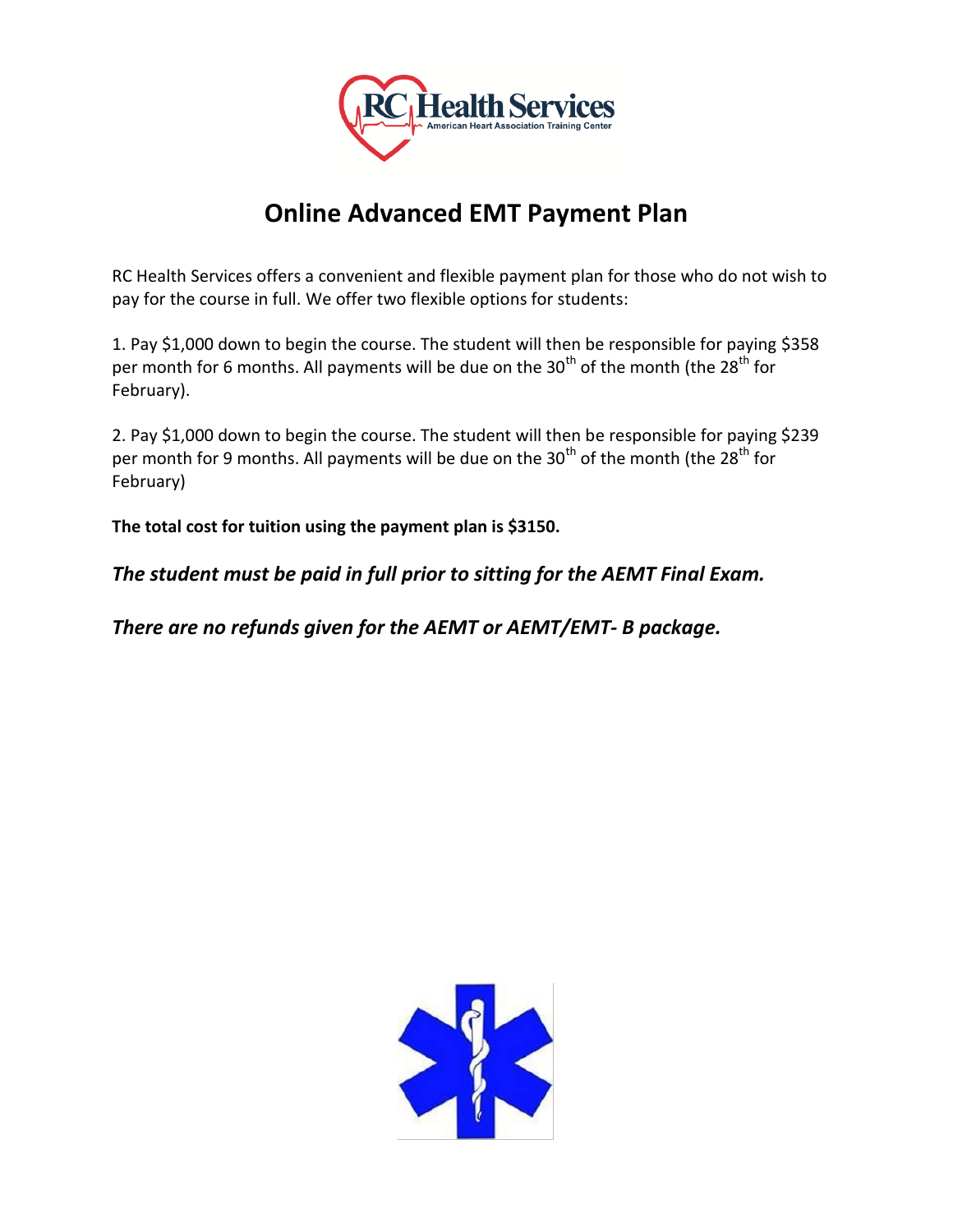

## **EMT-Advanced Cost Estimate**

\$2850 if paying in full (\$3150 if using either payment plan) all-inclusive tuition package includes:

- AEMT E-book
- Online Premiere Package
- AHA BLS/CPR Course
- Required Clinical Polo Shirt
- Photo Clinical ID Badge
- Drug Screen
- Criminal Background Check
- Liability Malpractice Insurance
- Course Materials
- Course fees
- Clinical Orientation
- Skills Proficiency Verification

## **Fees not included**

- EMT-B Traditional Textbook \$125
	-
- 

- National Registry Application See [www.nremt.org](http://www.nremt.org/) for pricing • National Registry AEMT Skills Testing See [www.nremt.org](http://www.nremt.org/) for pricing • Texas DSHS Application See <https://www.dshs.state.tx.us/emstraumasystems/certinfo.shtm> for pricing.
- Physical Exams and Vaccinations varies • FBI Fingerprint Check \$48 • Additional RC Health Services clinical polo shirts  $$40$
- Uniforms/Equipment (See Uniform Policy)  $\qquad \qquad$  \$70-\$150 (approx.)
- Misc. notebooks, pens, clinical forms, etc. Varies
- Additional skills practice and testing verifications \$45/hr
- Food during clinical rotations Varies